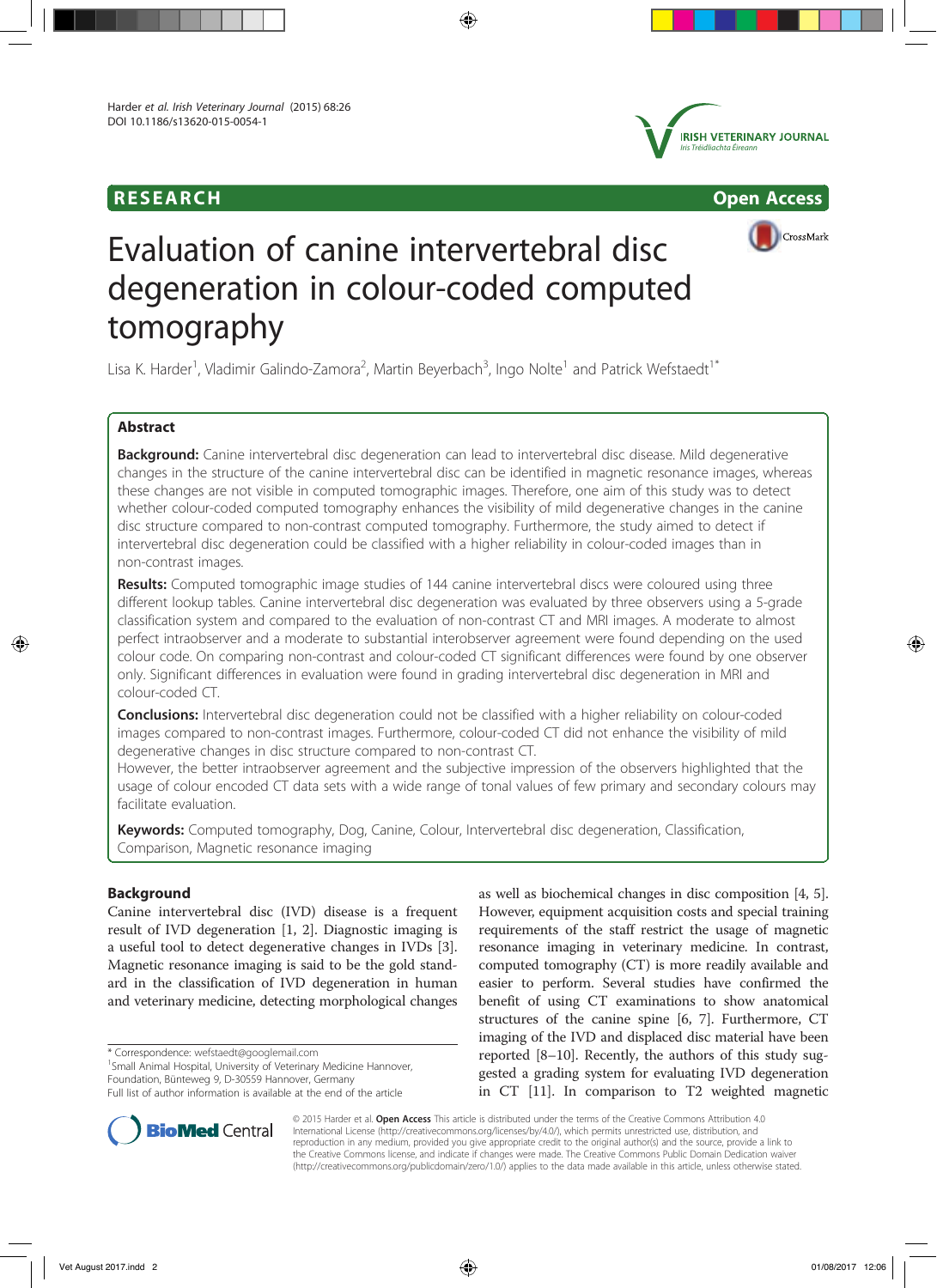resonance imaging, initial degenerative changes in IVD morphology were not seen in non-contrast CT images [11]. CT images consist of Hounsfield Units, which are depending on the attenuation of the exposed structure and tissue [12]. These Hounsfield Units determine a tonal value from white to black in the native CT image. As a result, small differences in grey values are difficult to detect for the human eye which can distinguish only 20 grey values simultaneously [13]. However, more than 1,600,000 tonal values of several colours can be separated from each other [13, 14]. In this context we hypothesise that the visibility of IVD structures in non-contrast transverse CT studies can be enhanced for the human eye when images are colour-coded instead of being displayed as a grey scale image.

Therefore, one aim of the present study was to test whether the colour-encoding enhances intra- and interobserver agreement in the evaluation of canine IVD degeneration. Furthermore, the study aimed to detect whether colour-coded CT ameliorates the visibility of early degenerative changes in the canine IVD structure compared to non-contrast CT.

## **Methods**

MRI and CT records of client-owned dogs which were presented at the Small Animal Clinic, University of Veterinary Medicine Hannover, Foundation between April 2011 and March 2012 were reviewed in this retrospective study. Cases were included if MRI and CT records of the same intervertebral disc spaceswere available, data sets were obtained on the same day and the dogs were suspicious of having spinal cord compression. Data sets of 43 client-owned dogs met the inclusion criteria<sup>1</sup>. The patients had a mean age of 6.2 years (from 5 months up to 14 years) and a mean weight of 15.9 kg (from 3.8 to 60 kg). CT records were obtained with a third generation 64-detector row computed tomography system<sup>2</sup>. The cervical and the thoracic vertebral column were scanned with 1.5 mm slice thickness, 120 kV voltage and a current of 200 mAs (cervical spine) per slice and 250 mAs/slice (thoracic spine), respectively. The lumbar vertebral column was scanned with 2 mm slice thickness, 140 kV voltage and a current of 200 mAs/slice. Reviewed MRI records were transverse T2 weighted Fast Field Echo images (Time to echo 120 ms, repetition time 4.5– 12.2 s, slice thickness 1.8–5 mm) obtained in a 3.0 T Highfield MRI<sup>3</sup>. Analysis of IVD degeneration in noncontrast CT (using a self-developed classification system) and MRI (using the Pfirrmann scoring system) had already been carried out as part of another study using identical non-contrast MRI and CT data sets from the same dogs [11]. The results of these evaluations were used for comparison with the colour-coded analysis carried out in the study described here.

### Digital image processing of CT data sets

Acquired non-contrast CT DICOM data sets were exported to ImageJ<sup>4</sup>. All image studies were edited using three different lookup-tables of the program (Colour16, Spectrum, Union Jack) and saved as 8 bit RGB-TIF. These lookup-tables create no RGB-Image but replace grey values with deposited colours. The three lookup-tables chosen contained different numbers of tonal colour values as seen in Fig. 1. While Colour16 includes 16 colours, Spectrum includes 256 tonal values of all basic colours and Union Jack includes 191 tonal values of the colours black, white, red and blue. Brightness and contrast of Spectrum were standardised in all images setting a range of 33 to 288 with the ImageJ tool "brightness". All data sets were doubled, blinded and randomised for evaluation.

#### Evaluation

Three observers with different degrees of experience in evaluating computed tomographic images (observer 1, 2 years of experience (LH); observer 2, 5 years of experience (VGZ); observer 3, 24 years of experience (IN)) evaluated all images on standard computer screens using ImageJ. A self-developed scoring system was used to evaluate IVD degeneration (Table 1) [11]. The observers were familiarised with the scoring system, being given several examples of the various grades of IVD degeneration in colour-coded images (Fig. 2). However, the observers had no training session together and did not discuss the grading with each other before evaluation. Additionally, ten data sets of canine IVDs colour-coded with the three different lookup-tables were available for test evaluation purposes. These training data sets were not part of the study. After familiarising themselves with the scoring system, each observer evaluated all blinded and randomised images twice. One dataset included several IVDs which were graded separately.

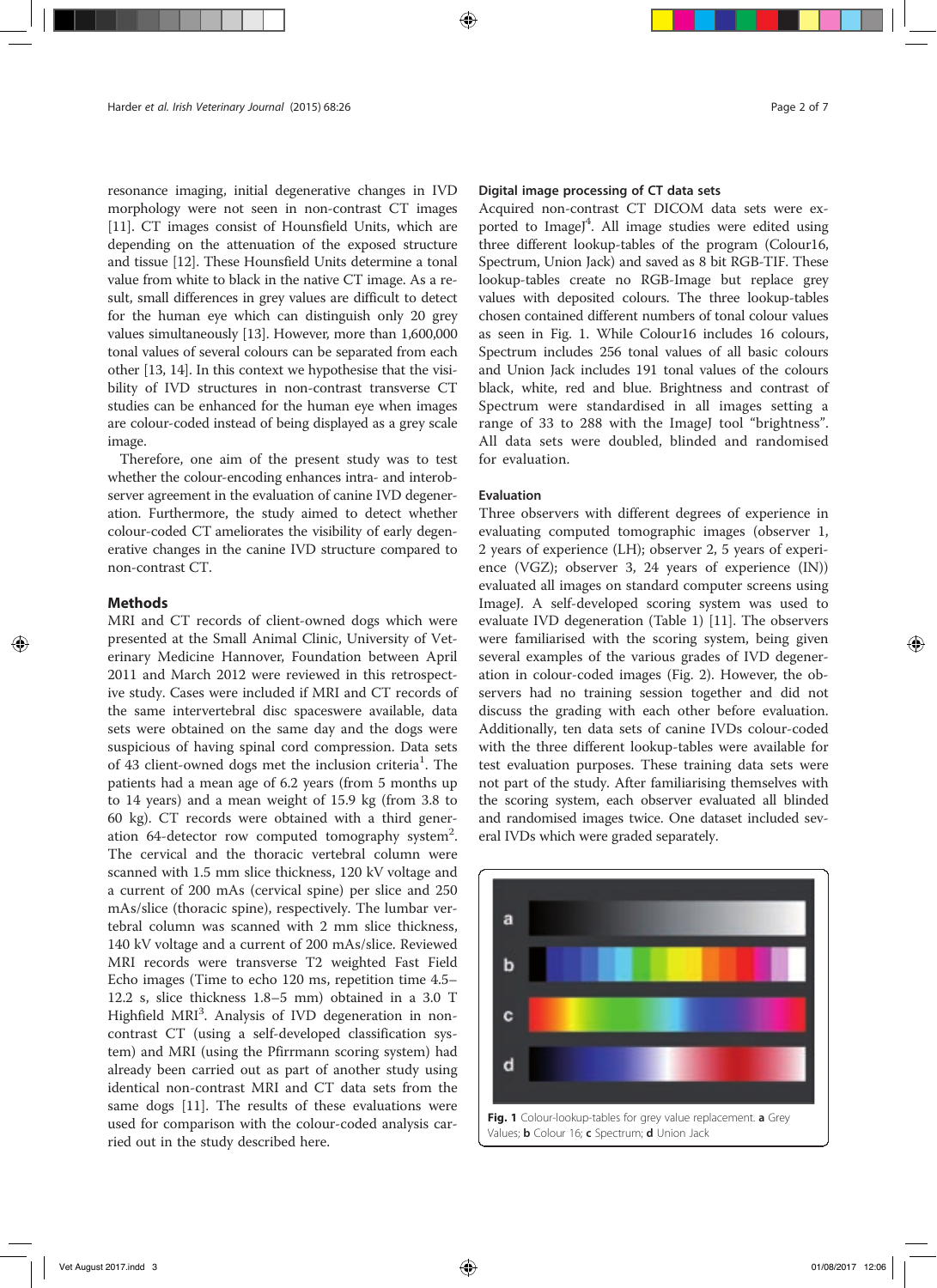Table 1 Classification of intervertebral disc degeneration

| Grade          | Structure      | Distinction between NP and AF              | Attenuation                                                                                                                                                                     | Height of IVD                    |
|----------------|----------------|--------------------------------------------|---------------------------------------------------------------------------------------------------------------------------------------------------------------------------------|----------------------------------|
|                | Homogeneous    | Lost                                       | Isodense to M. long. dorsi                                                                                                                                                      | Normal                           |
| 2              | Homogeneous    | Slightly-clearly visible                   | NP isodense to M. long. dorsi; AF hyperattenuating to<br>M. long. dorsi                                                                                                         | Normal                           |
| 3              | Nonhomogeneous | Clearly visible                            | One dot-like homogeneneous, hyperattenuating<br>Mineralisation often within the NP; AF iso-/hyperattenuating<br>to M. long. dorsi                                               | Normal to slightly<br>decreased  |
| $\overline{4}$ | Nonhomogeneous | Clear or hidden by<br>mineralised material | Multiple small or one bigger hyperattenuating Mineralisation,<br>which cover up to 1/3 of the IVD AF iso-/hyperattenuating<br>to M. long. dorsi                                 | Normal to moderatly<br>decreased |
| $5 -$          | Nonhomogeneous | Hidden by<br>mineralised material          | Hyperattenuating, inhomogeneous Mineralisation which<br>cover at least 1/3 of the IVD; diffus hyperattenuating to<br>M. long. dorsi; AF iso-/hyperattenuating to M. long. dorsi | Collapsed disc space             |

Self-developed grading system to classify canine intervertebral disc degeneration

Abbreviations: AF Anulus fibrosus; IVD Intervertebral disc; M. long. dorsi Musculus longissimus dorsi; NP Nucleus pulposus

#### Statistical analysis

Weighted Kappa Analysis was performed in  $SAS<sup>5</sup>$  to obtain intraobserver and interobserver agreement in all three colour-coded methods and to compare the evaluation of the non-contrast and the three colour-coded data sets. Furthermore, magnetic resonance imaging and colour-coded images were compared using the same statistical tests. Agreement was interpreted according to Landis and Koch as being slight ( $\kappa$  0-0.20), fair ( $\kappa$  0.210.4), moderate (ĸ 0.41–0.6), substantial (ĸ 0.61–0.8) and excellent ( $\kappa$  0.81-1) [15]. Bowker's test was used to detect differences in evaluation.

## **Results**

## Intra- and interobserver agreement of IVD degeneration in colour-coded CT images

The evaluation of IVD degeneration yielded a moderate to substantial intraobserver agreement in Colour16 images,



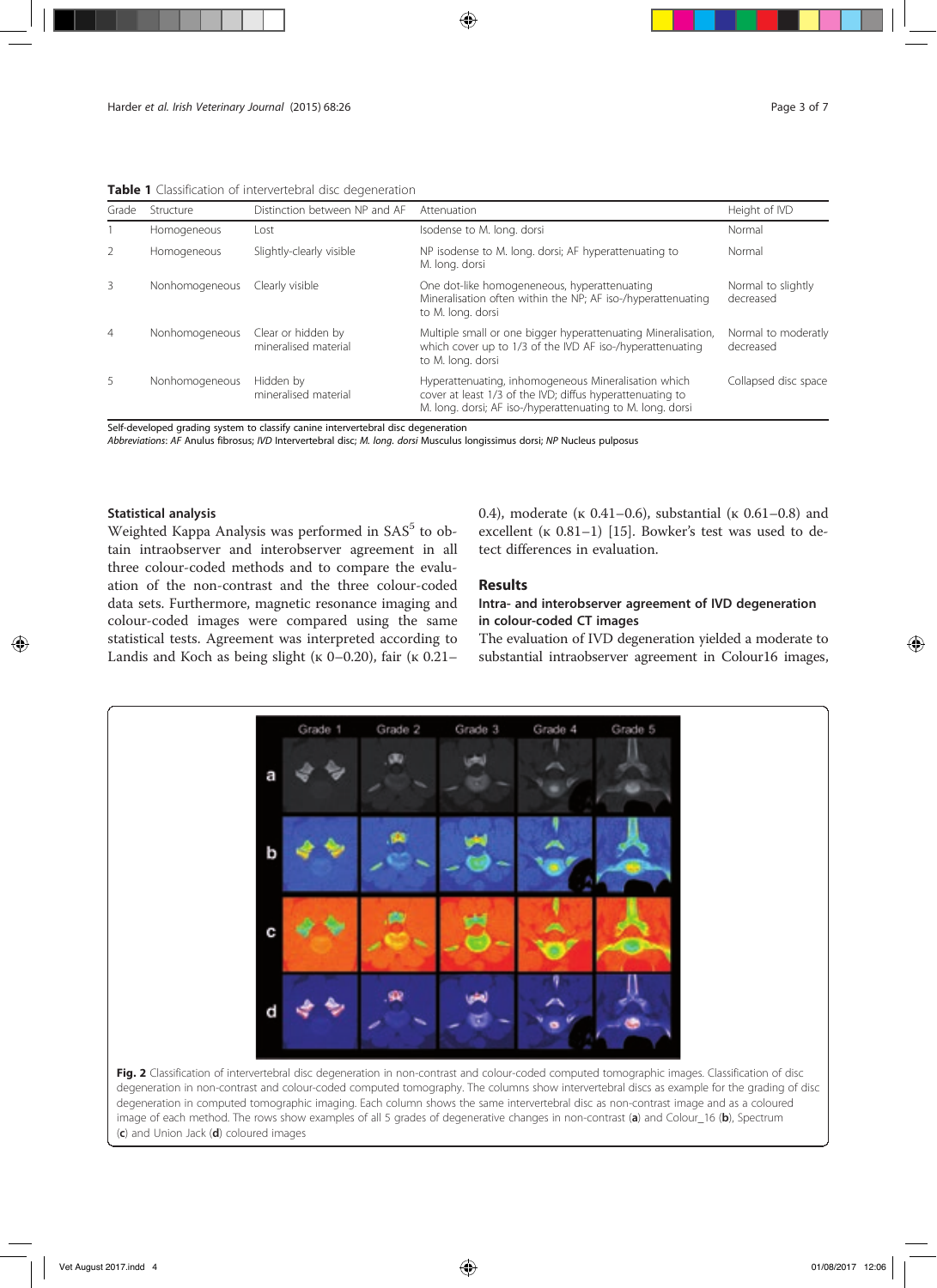substantial agreement in Spectrum images and substantial to almost perfect agreement in Union Jack images (Table 2).

Interobserver agreement was moderate to substantial in the three colour-coded methods. However, the results showed differences in evaluation among the observers (Table 2). A moderate agreement was found between observers 1 and 2 in all methods, substantial agreement between observers 1 and 3 and a moderate to substantial agreement between observers 2 and 3. Compared to the intra- and interobserver agreement in non-contrast CT a slightly lower agreement was achieved in the evaluation of colour-coded images.

#### Comparison of colour-coded methods

Comparison of Colour16- and Spectrum-coloured images yielded substantial agreement, while the comparison of Union Jack images with Colour16 images and Spectrum images showed moderate to substantial agreement (Table 3). Limits of confidence showed a range of 0.12 to 0.23, being very small (0.12–0.14) from observer 1 and wider (0.13–0.23) from observers 2 and 3. Onesided p-values to Kappa showed high correlation in evaluation of colour-coded images ( $p < 0.0001$ ). Bowker's test showed no significant differences in evaluation of IVD degeneration. The similar results of evaluation of the different colour-coded images can be seen in Fig. 3. The subjective impression of all observers was that evaluation was easier to perform in the Union Jack than in Colour16-coded images, followed by Spectrum images.

## Comparison of non-contrast and colour-coded classification of IVD degeneration

Comparison of non-contrast and Colour16 images and Spectrum images yielded a moderate to substantial agreement, while agreement between non-contrast and Union Jack images showed substantial agreement among all three observers (Table 4). The corresponding limits of confidence varied within a range of 0.14 to 0.20

Table 2 Intra- and Interobserver agreement in non-contrast and colour-coded CT-images

| Comparison <b>K</b> | Non-contrast        | Colour 16 | Spectrum | Union Jack |
|---------------------|---------------------|-----------|----------|------------|
| Intraobserver       |                     |           |          |            |
|                     | 0.81 <sup>a</sup>   | 0.74      | 0.78     | 0.81       |
| $\mathcal{P}$       | $0.74$ <sup>a</sup> | 0.59      | 0.62     | 0.67       |
| 3                   | 0.62 <sup>a</sup>   | 0.75      | 0.72     | 0.76       |
| Interobserver       |                     |           |          |            |
| 1 and $2$           | 0.68 <sup>a</sup>   | 0.55      | 0.43     | 0.52       |
| 1 and 3             | 0.69 <sup>a</sup>   | 0.71      | 0.72     | 0.68       |
| $2$ and $3$         | 0.60 <sup>a</sup>   | 0.63      | 0.51     | 0.62       |
|                     |                     |           |          |            |

Intraobserver agreement between two grading sessions and interobserver agreement between three observers. <sup>a</sup>Source: Tierärztliche Praxis

| Comparison                  | Observer       | K    | Limits of<br>confidence | $p$ -value of<br>Bowker's test |
|-----------------------------|----------------|------|-------------------------|--------------------------------|
| B16:Spectrum                | 1              | 0.71 | $0.64 - 0.78$           | 0.54                           |
|                             | $\mathfrak{D}$ | 0.62 | $0.51 - 0.73$           | 0.34                           |
|                             | 3              | 0.66 | $0.59 - 0.74$           | 0.48                           |
| B <sub>16</sub> :Union Jack | 1              | 0.78 | $0.72 - 0.84$           | 0.9                            |
|                             | $\mathfrak{D}$ | 0.60 | $0.51 - 0.69$           | 0.89                           |
|                             | 3              | 0.75 | $0.69 - 0.82$           | 0.27                           |
| Spectrum:                   |                | 0.77 | $0.71 - 0.84$           | 0.98                           |
| Union Jack                  | $\mathfrak{D}$ | 0.60 | $0.50 - 0.70$           | 0.38                           |
|                             | 3              | 0.72 | $0.56 - 0.79$           | 0.12                           |

Bowker's test shows no significant differences in evaluation of IVD degeneration





#### Table 3 Comparison of coloured data sets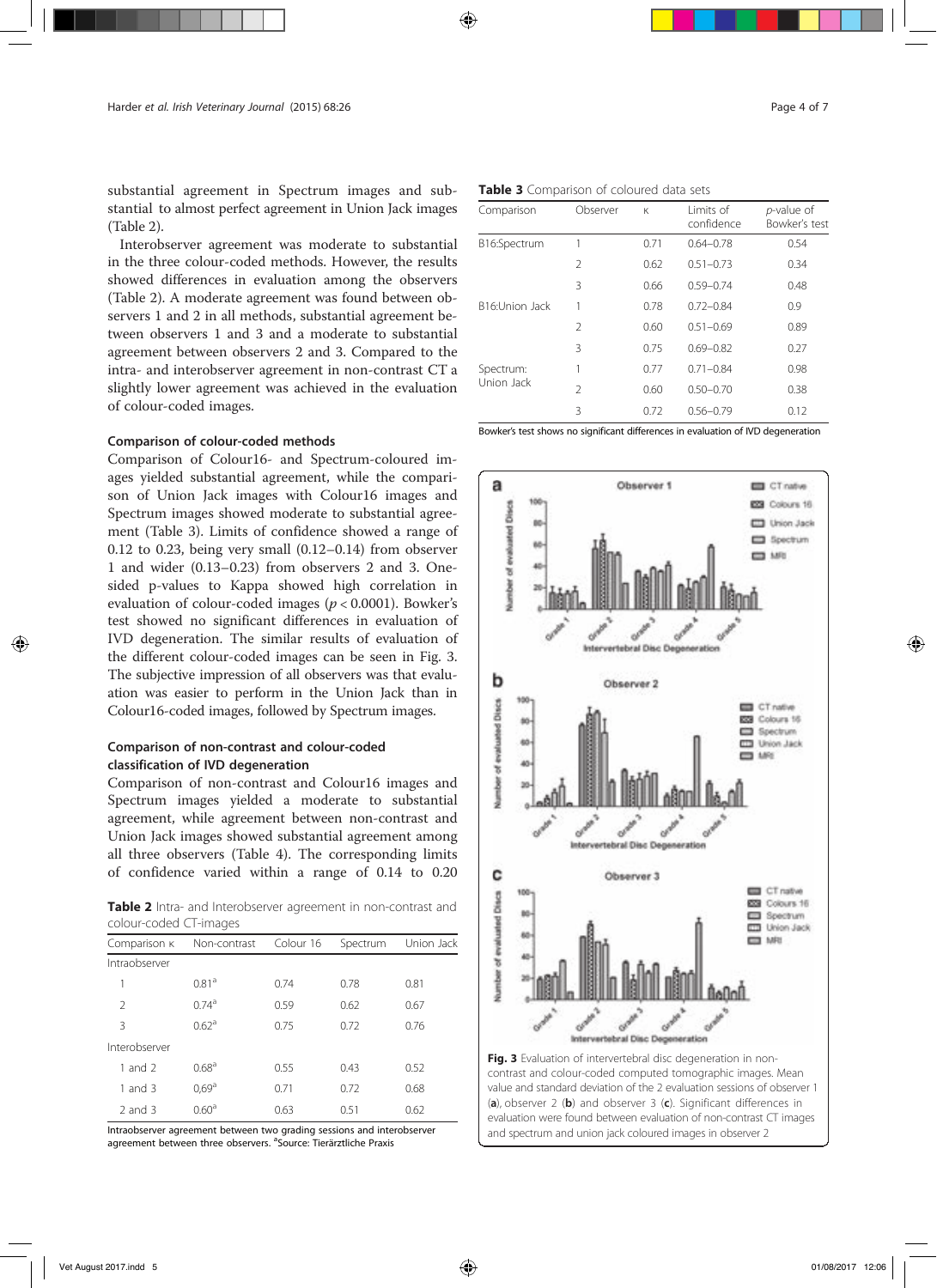Table 4 Comparison of non-contrast and coloured data sets

| Comparison    | Observer       | К    | Limits of<br>confidence | p-value of<br>Bowker's test |
|---------------|----------------|------|-------------------------|-----------------------------|
| Non-contrast: |                | 0.73 | $0.72 - 0.86$           | 0.57                        |
| B16           | $\mathfrak{D}$ | 0.57 | $0.47 - 0.67$           | 0.21                        |
|               | 3              | 0.67 | $0.60 - 0.74$           | 0.61                        |
| Non-contrast: |                | 0.74 | $0.67 - 0.81$           | 0.92                        |
| Spectrum      | $\mathfrak{D}$ | 0.51 | $0.41 - 0.61$           | $<0.0001***$                |
|               | 3              | 0.67 | $0.59 - 0.74$           | 0.77                        |
| Non-contrast: |                | 0.76 | $0.69 - 0.83$           | 0.84                        |
| Union Jack    | $\mathfrak{D}$ | 0.66 | $0.58 - 0.74$           | $0.023**$                   |
|               | 3              | 0.62 | $0.55 - 0.69$           | 0.10                        |

Bowker's test shows significant differences in evaluation of IVD degeneration between non-contrast and coloured images in observer 2 with p-value: \*\* $p < 0.01$ , \*\*\* $p < 0.001$ 

depending on the observer. The p-value of the weighted kappa test showed a significant correlation in evaluation, being smaller than 0.0001. All three observers achieved no significantly different results in the evaluation of non-contrast and Colour 16 images analysed in Bowker's test. Furthermore, the comparison of non-contrast CT images with Spectrum and Union Jack images from observers 1 and 3 was not significantly different, while significant differences in evaluation were found from observer 2 between non-contrast and Spectrum and non-contrast and Union Jack-coloured images. These differences in the evaluation of observer 2 can be seen in Fig. 3b). More colour-coded images were evaluated as being healthy grade 1 IVDs compared to the evaluation of non-contrast CT images. Slightly more grade 2 IVDs were seen in Colour16 and Spectrum than in non-contrast CT. Slightly less grade 2 IVD degeneration was seen in Union Jack images compared to non-contrast CT. Observer 2 graded more IVDs in non-contrast images as grade 3 than in colour-coded images. Slightly more grade 4 IVDs were found in the colour-coded images than in non-contrast CT data. Fewer grade 5 IVDs were found in colour-coded methods than in non-contrast data.

The normal IVD can be easily distinguished from the surrounding tissue in Colour 16 images (Fig. 2, Grade 1 b). Grade 2 IVDs show a good contrast between anular and nuclear material (Fig. 2, Grade 2 b). Mineralised IVD material consists of orange and yellow tonal values in Colour16 which differs greatly from the blue tonal values of the normal IVD material (Fig. 2, Grade 3–5 b). The red and orange tonal values of hyperattenuating structures contrast strongly with the surrounding, yellow mineralised IVD tissue (Fig. 2, Grades 4 and 5). Hypoattenuating areas within the mineralisation, as seen in the Colour16 grade 5 disc (Fig. 2) are lime green and have a poor contrast to the yellow mineralisation. If these lime green areas are next to cyan blue IVD material (Fig. 2,

Grade 5) the silhouette of the mineralisation can hardly be seen. At first glance, the mineralisations seem to have a smaller extension in Colour16 than in non-contrast CT.

In Spectrum images the IVD shows several yellow, orange and red tonal values. IVD material can be better differentiated from the surrounding tissue in Spectrum images than in non-contrast CT. Hyperattenuating annular regions show more yellow tonal values and can be identified easily. Setting disc mineralisations apart from IVD material is difficult due to a high brightness of the colours. Especially in the periphery of mineralisations lime green tonal values make the contour to the yellow IVD material poorly defined. Therefore, the mineralisations are optically larger in size in Spectrum images than in non-contrast CT.

In Union Jack images, dark blue IVD material is hard to distinguish from the surrounding tissue. Slight changes in attenuation in the periphery of the IVD are easy to see as white, cloudy areas of white and light blue pixels within the dark blue disc material. Mineralisations are seen as bright white regions in the dark blue disc with a clear silhouette. Hyperattenuating parts of mineralised IVD material are red and contrast strongly with the white colours.

All observers reported that the changes could be seen more easily in Union Jack-coloured images than in Colour 16 and Spectrum images.

## Comparison of colour-coded CT and MRI-images

Comparison of MRI and colour-coded CT images yielded a slight to fair intraobserver agreement with the following weighted kappa coefficients and associated limits of confidence: Colour 16 and MRI 0.34 (0.25– 0.43; LH), 0.15 (0.007–0.23; VGZ) and 0.19 (0.12–0.26; IN), respectively; Spectrum and MRI 0.31 (0.23–0.39; LH), 0.13 (0.07–0.19; VGZ), 0.21 (0.13–0.28; IN), respectively; Union Jack and MRI 0.31 (0.23–0.4; LH), 0.20 (0.11–0.28; VGZ), 0.22(0.15–0.3; IN), respectively. Statistical analysis using Bowker's test showed significant differences in evaluation of intervertebral disc degeneration in all colour-coded images compared to evaluation of Pfirrmann Grade in MRI ( $p$ -value <0.0001).

## **Discussion**

The aim of the present study was to test whether colour-coded CT images simplify the evaluation of data sets and enhance the visibility of degenerative changes in the structure of the canine IVD. Therefore, the reliability of evaluation of IVD degeneration in colour-coded data was tested and the evaluation of IVD degeneration in non-contrast and colour-coded CT data was compared.

Evaluation of canine IVD degeneration in colourcoded CT images using the proposed grading system is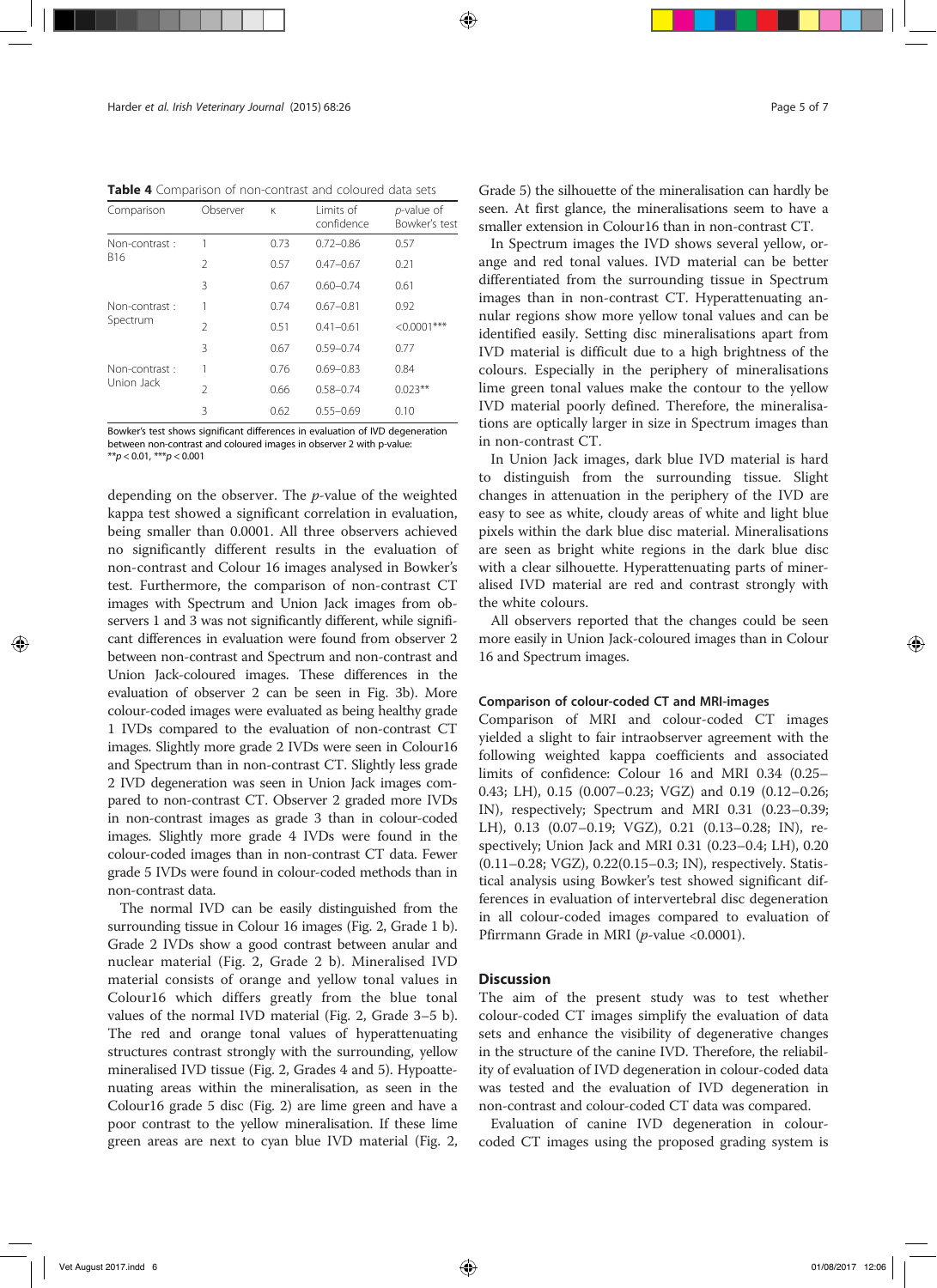possible due to a predominantly good intra- and interobserver reproducibility [16].

There were no statistically significant differences in the evaluation of IVD degeneration in different colourcoded CT images although the observers preferred the Union Jack coloured images. Furthermore, a higher reliability could be found in the evaluation of Union Jack coloured images compared to the other colour-coded methods. On comparing the lookup-table Colour16 with the other two colour-coded methods, fewer tonal values are used in that method. Thus, a small number of tonal values did not facilitate evaluation. On comparing Spectrum with Union Jack more tonal values of several primary and secondary colours are used in Spectrum while the Union Jack is limited to 191 tonal values of the colours red, blue, white and black. Consequently, a wider range of tonal values may facilitate the evaluation of CT images, while the usage of several primary and secondary colours seems not to provide any additional benefits. In Union Jack coloured images the human eye perceives the different colours with the retinal cones as well as the rods. The grey values of non-contrast CT images are only perceived by the retinal rods [13, 14]. Therefore a smaller number of tonal values can be distinguished simultaneously [13]. Perhaps the Union Jack coloured images were easier to evaluate due to a greater contrast between the tonal values of 4 colours, while in Spectrum coloured images a poor contrast between several bright colours could be seen.

The comparison of the evaluation of IVD degeneration in colour-coded and non-contrast CT images shows that the usage of colours does not enhance the reliability in evaluation compared to the evaluation of non-contrast CT images. This may be a result of the familiarisation of all observers with the non-contrast CT images.

A further aim of this study was to enhance the visibility of IVD degeneration in CT images. Significant differences in evaluation of IVD degeneration in non-contrast and colour-coded CT images were found by one observer. Kovacs et al. defined a cut-off point of normal and abnormal IVD degeneration between Pfirrmann Grades 2 and 3 for the classification of IVD degeneration in MRI images [3, 17, 18]. Our recent comparison of the evaluation of IVD degeneration in non-contrast CT and magnetic resonance images showed that this cut-off point cannot be applied to the CT evaluation of IVD degeneration [11]. In the present study, more Grade 1 and 2 IVDs were found in the evaluation of coloured images than in non-contrast images (Fig. 3). From these results it can be concluded that colour-coded images did not show signs of IVD degeneration at an earlier stage than non-contrast CT. One reason for this result might be that image information may be lost by the image processing with colours. The exchange of tonal values in a black and white image with several colours can be compared to changes in the window level. On the one hand, changing the window level can provide more detailed information by creating a better contrast of the annulus fibrosus and nucleus pulposus; on the other hand, information in other tissue, for example mineralised parts of the intervertebral disc, can be lost. The same problem exists in colour-encoding of images. The visibility of hyperattenuating material in the periphery of the IVD arose in Colour16 and Spectrum, while the size of mineralisationss was most likely to be underestimated in Colour16 and overestimated in Spectrum. Compared to non-contrast CT images, in coloured images some hyperattenuating structures in the anular area of the IVD were easier to see in Colour16 and Spectrum images. Since no pathological and histological examinations of the IVDs could be performed in this study the findings in noncontrastand colour-coded CT-images could not be confirmed. This fact limits the interpretation of the results.

#### Conclusion

In conclusion, the colour-encoding does not lead to a better intra- and inter-observer agreement than the evaluation of non-contrast CT images. Furthermore, colour-coded CT did not ameliorate the identification of early degenerative changes in IVD in comparison to non-contrast CT. The three different lookup-tables used in the present study to colour CT images had no statistically significant effect on evaluation when compared with one another. However, the better intraobserver agreement and the subjective impression of the observers highlighted that the usage of colour encoded CT data sets with a wide range of tonal values of few primary and secondary colours may facilitate evaluation.

#### **Endnotes**

<sup>1</sup>15 Dachshunds, 7 Mixedbreeds, 2 Beagles, 2 Dalmatians, 2 Bernese Mountain Dogs, 2 Jack Russell Terrier, 2 German Shepherd Dogs, 1 Berger de Pyrenées, 1 Bolonka Zwetna, 1 Austrian Black and Tan Hound, 1 English Cocker Spaniel, 1 Hannoverian Scenthound, 1 German Hunting Terrier, 1 Karelian Bear Dog, 1 Labrador Retriever, 1 Pug, 1 Shih Tzu, 1 Sky Terrier

<sup>2</sup>Brilliance 64, Philips Medical Systems, Best, the **Netherlands** 

<sup>3</sup>Achieva 3.0 T TX, Philips Medical Systems, Best, the **Netherlands** 

<sup>4</sup>Image Processing Analysis in Java, National Insitute of Health, Bethesda, USA <sup>5</sup>

<sup>5</sup>Statistical Analysis Software, SAS Institute Inc., Cary, North Carolina, USA.

#### Abbreviations

CT: Computed tomography; MRI: Magnetic resonance imaging; IVD: Intervertebral disc.